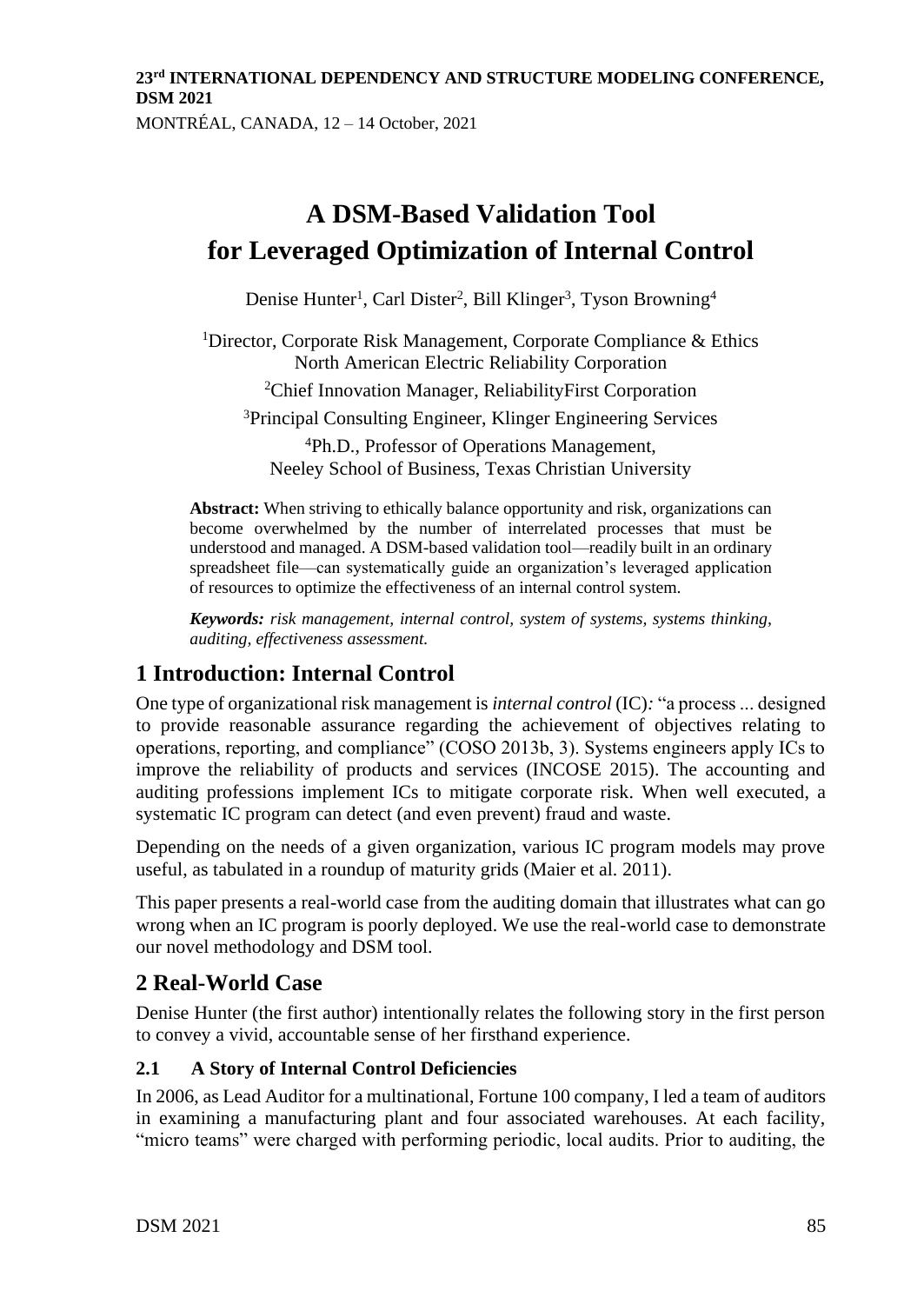#### A DSM-Based Validation Tool for Leveraged Optimization of Internal Control

warehouse reports showed operations running smoothly. However, the initial review by my auditing team discovered a discrepancy in inventory: 36,000 boxes of product had been incorrectly recorded. My role then shifted to that of a Forensic Auditor, investigating the problem.

At the time, corporate management was aware of a glitch in the company's inventory software, which did not accurately track discontinued-product inventory. Once production of a Stock Keeping Unit (SKU) Code ceased, that SKU's inventory should have been gradually depleted, with no further additions of newly-manufactured product. Unfortunately, a software loophole allowed inventory counts to be arbitrarily increased, despite the cessation of a given SKU's production.

To mitigate the software flaw, management added four new ICs:

- The Inventory Manager and the Warehouse Manager were required to check inventory against Discontinued SKU Lists provided to them.
- For each and every SKU having at least 1,000 boxes in stock:
	- o the Warehouse Manager (who supervised the Inventory Manager) was required to reconcile the Inventory System Figures to the supporting Count Sheets, and
	- o the Regional Director was required to conduct a random sampling of SKUs, examining 10% of the stock on hand.
- *Three* people (instead of two) were required to independently verify the existence of product inventory, making sure the pertinent Count Sheets matched.

We validated that the Count Sheets accurately reflected the current warehouse inventory, yet I suspected that someone might have found a way to exploit the software glitch. We discovered that the new ICs had failed because the Warehouse Manager did not perform reconciliations, the Regional Director did not conduct samplings, and *no one* checked inventory against the Discontinued SKU Lists.

Moreover, we determined that the Inventory Manager had been manipulating his inventory reports *for years*. At least 100,000 boxes of product were affected. Nobody suspected the man of wrongdoing because he had a reputation as an ever-helpful, trustworthy person. He was The Golden Child who *always* "made budget"—despite the improbability of consistently achieving such ideal results. His stock figures were never more than 100 boxes "off."

I went in search of the Inventory Manager, who had stopped reporting for work and then e-mailed his resignation notice to the company. In a confidential interview, the Inventory Manager admitted that he was falsifying reports. He believed the impact of his actions was negligible. He had no idea that, over time, \$500,000 worth of products had been wrongly tracked. In fact, those products never existed. The manager simply *forced* his reported inventory figures to match his budget—confident that no one was checking. He maintained that unrelenting corporate pressure to perform to ever-higher expectations was the root cause of his deceptive behavior. In a tough economy, he feared losing his job, should his performance be deemed less than excellent.In the aftermath of the scandal, the Warehouse Manager was demoted to a Warehouse Worker, the Regional Director's activity was scrutinized via a Performance Plan, and the Primary Compliance Contact was fired. Further, the affected warehouse was placed on a revolving six-month Oversight Plan. [*End of first-person testimony.*]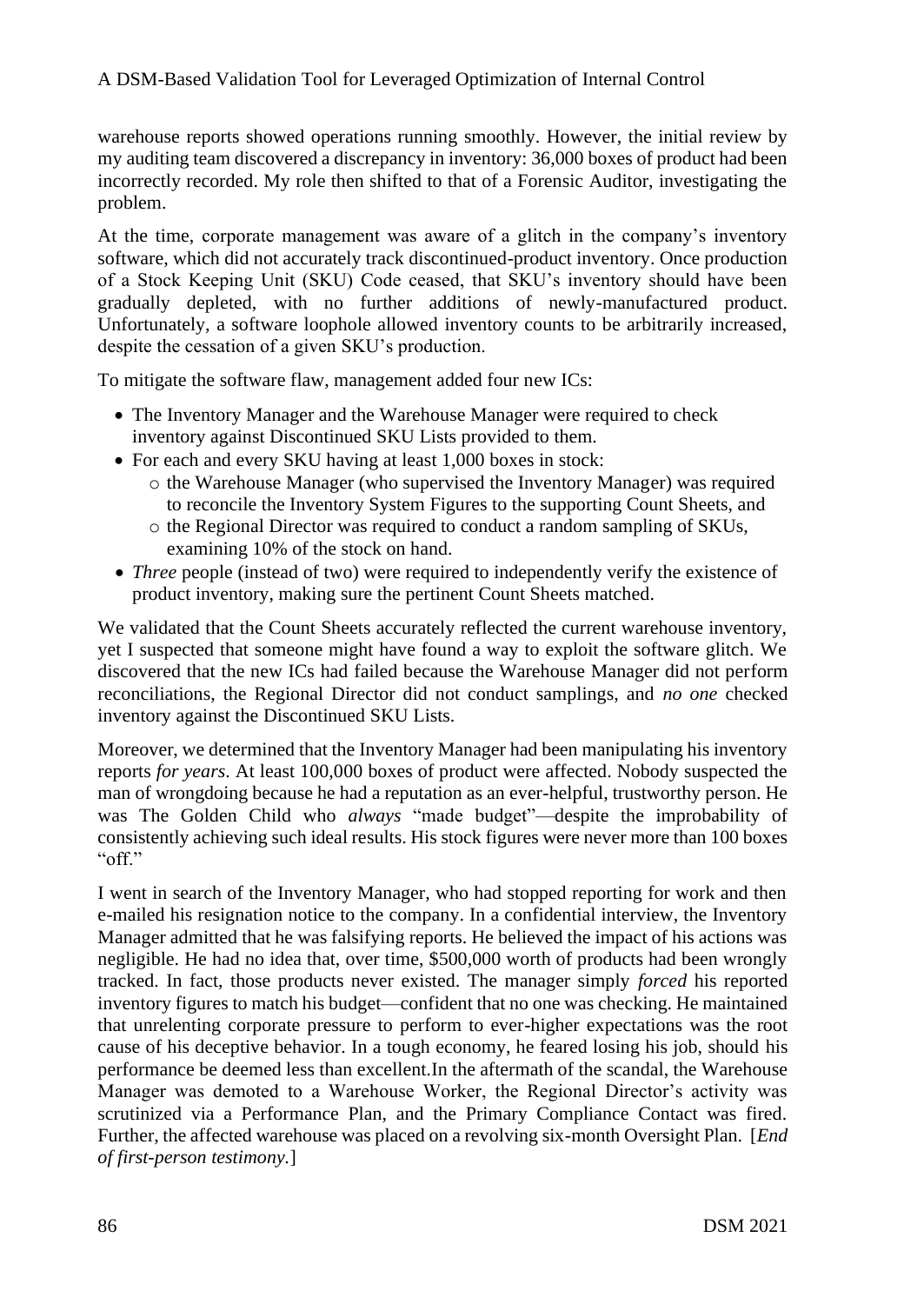#### **2.2 Value of the COSO Internal Control Model**

How did the first author manage to sense something amiss at the warehouse and then rapidly identify the nature, extent, and cause of the fraud? Beyond her base of professional knowledge and experience, she systematically applied the COSO "Integrated Framework" (developed by the Committee of Sponsoring Organizations of the Treadway Commission, and first published in 1992).

The Integrated Framework (COSO 2013b, 4-5) consists of **five Components:**

- **Control Environment** (Organizational Culture)
- **Risk Assessment**
- **Control Activities**
- **Information and Communication**
- **Monitoring Activities**

Auditors may overlook or misunderstand the vital importance of all five components working *in concert*. A Critical Systems Thinking approach (Jackson 2019) can help assure that an IC system raises a red flag whenever a control is "broken"—most commonly due to changes in personnel, technology, organizational structure, or operations.

#### **2.3 Forensic Analysis**

In the first author's story, *each and every* COSO Integrated Framework Component was less than ideally implemented, as the following evidence shows:

- Multiple employees working in the **Control Environment** did not comprehend the importance of supporting the IC program, with integrity. The Inventory Manager, the Warehouse Manager, the Regional Director, and the Primary Compliance Contact all viewed IC as a useless "corporate mandate." They failed to take their responsibilities seriously because the culture of the organization tolerated such laxity.
- The **Risk Assessment** process did not identify the need to *enforce* Segregation of Duties, which would have prevented inventory reporting solely by a single individual, unchecked.
- **Control Activities** failed in three areas:
	- o Validations were not performed.
	- o Human Resources was oblivious to the Inventory Manager *never* "missing inventory."
	- o There was no red flag for Budget Figures that were always incredulously "on target."
- **Information and Communication** became untrustworthy. The Regional Director blindly relied upon the Inventory Manager's (falsified) reports for forecasting and planning. While the Regional Director had four warehouses of similar size under his control, he did not question the Inventory Manager's figures, which were disproportionate in comparison to those of the other three warehouses. Common sense could have helped here.
- **Monitoring Activities** broke down. Finance Controls could have evoked concern when Sales Figures and Order Figures did not equate to Inventory Figures. Compliance Oversight activities should have caught the discrepancies.

Had the IC system functioned *as a coherent whole,* the Inventory Manager's manipulations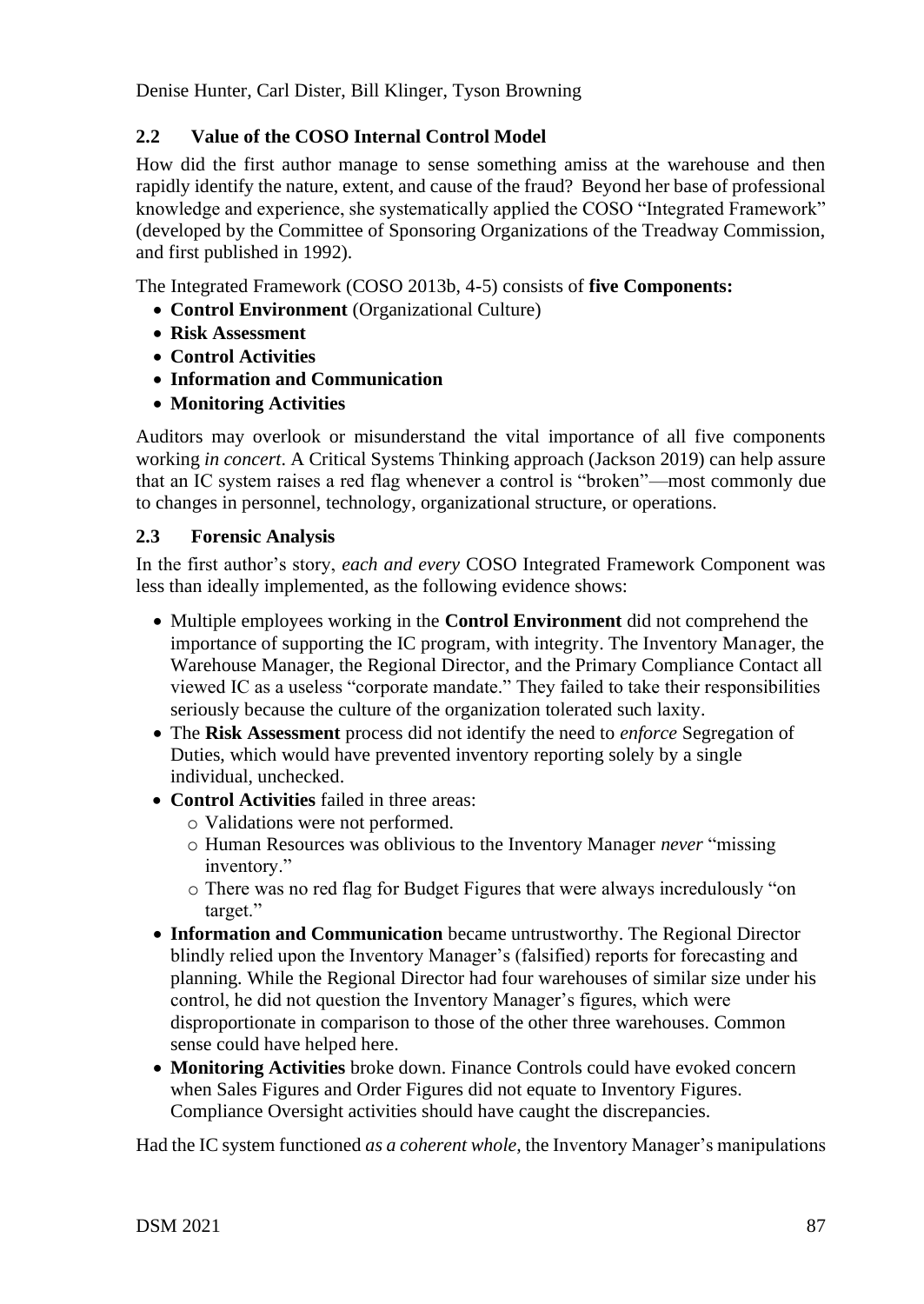#### A DSM-Based Validation Tool for Leveraged Optimization of Internal Control

might have been altogether deterred. At the least, his deception would have been exposed much sooner.

#### **2.4 Corrective Actions**

To remedy the IC program failures, the corporation made a strong push, clarifying the importance of ICs. Management worked to improve communication among staff and workers. Refresher training was conducted at each manufacturing plant and every warehouse. Overall, these corrective initiatives cost an estimated \$325,000.

### **3 The Challenge**

ICs typically direct the application of organizational resources, monitor operations, and measure results. A network of interrelated controls—in the aggregate—constitutes a *system of systems*.

Casual attempts to understand an IC system's complexity and manage the interactions of the IC activities can lead to cognitive overload. The management challenge can feel so daunting that corporate executives may be reluctant to invest resources to sustain an effective IC program. Opportunities for transformative improvement are thus missed.

### **4 The Proposed Solution**

A DSM-based validation tool ("the Validator" for short) can track the effectiveness of a system of IC activities. This decision-support tool assists in revealing likely limits on the effectiveness of specific activities—thereby highlighting opportunities to improve outcomes by adjusting the *targeted* application of resources. With the Validator, adjustments can be strategic, rather than hit-or-miss.

At least ten popular software packages are intended to assist in the documentation and management of IC activities (Aston 2021). However, it is not clear that any of the tools provide the effective holism needed to serve an *entire* enterprise IC system. Our proposed DSM solution offers a simple, low-cost, yet powerfully adaptive advantage—applying common spreadsheet software, tailored to the specific needs of an organization.

### **5 Build the DSM**

Common spreadsheet software, such as Microsoft *Excel,* provides the platform for building the DSM. The rows, columns, and cells of the spreadsheet are the graphical starting point for creating a customized *Dependency Structure Matrix* (DSM) per Eppinger and Browning (2012). (Systems engineers may refer to a DSM as an "*N* <sup>2</sup> diagram.")

#### **5.1 Recognize the Complexity**

Identify and categorize the various activities deemed important for an IC program, tailored to suit your organization. For guidance on categorization, consult a professionally-vetted *body of knowledge* such as:

**COSO 2013a.** *Internal Control — Integrated Framework.* Five Components; 17 Principles. "Principles-based guidance for designing and implementing effective internal controls." "The most widely used internal control framework in the U.S."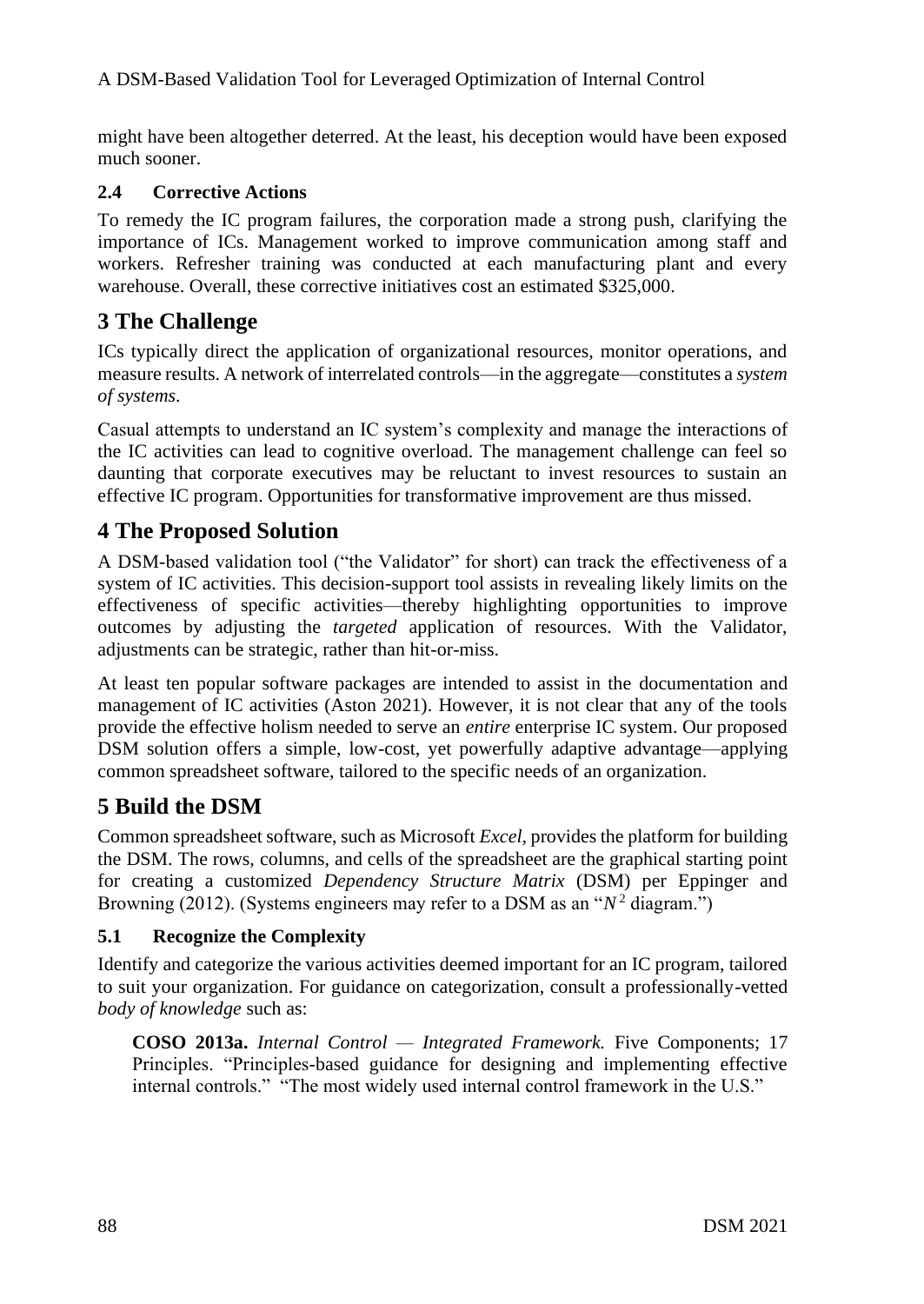**INCOSE 2015**. The INCOSE *Systems Engineering Handbook* describes 32 System Life Cycle Processes covering the definition, validation, design, integration, verification, manufacture, use, support, and retirement of engineered products (or services).

Built into both models is the notion of *interconnectedness*—essential for understanding and effectively managing the complex sociotechnical systems these models were developed to represent.

By conducting an extensive survey of businesses, Rae et al. (2017) examined interconnectedness in the COSO model. Their findings support a tenet of the COSO Integrated Framework: the COSO Components are not just standalone objects; rather, they influence one another. While this awareness is valuable, it would be helpful to have more than just a set of statistical correlations. DSMs offer the advantage of a concise, graphical representation of the interactions among the elements of a system.

#### **5.2 COSO DSM**

The COSO DSM (Figure 1) indicates the relative connectedness (or impact) of the relationships among the 17 COSO Principles (the IC Activities). To "read" the DSM, choose any IC Activity listed among the abbreviations heading the *columns*. View that activity as a potential informer or driver to each of the other activities (listed in the *rows*). Scan down the column to find intersectional cell values giving the relative impacts of the chosen activity.

|             | EC | C <sub>G</sub> | <b>EDM</b> | cc | CA | DO | <b>RSKI</b> | <b>FAD</b> | <b>CM</b> | <b>DRMC</b> | <b>DTC</b> | IC | <b>VVI</b> | <b>COMI</b> | COME | <b>MONC</b> | <b>CIC</b> |                                  |
|-------------|----|----------------|------------|----|----|----|-------------|------------|-----------|-------------|------------|----|------------|-------------|------|-------------|------------|----------------------------------|
| EC          | 0  | 3              | 3          | 3  | 9  | 9  | 9           | 3          | 3         | 9           | 9          | 3  | 3          | 9           | 3    | 9           | 3          |                                  |
| CG          | 3  | 0              | 9          | 3  | 9  | 9  | 3           | 3          | 9         | 9           | з          | 3  | 9          | 9           | 3    | 9           | 3          | <b>Control Environment</b>       |
| <b>EDM</b>  | 9  | 9              | O          | 9  | 3  | 9  | 9           | 3          | 3         | 9           | 9          | 3  | 3          | 3           | 3    | 9           | 0          |                                  |
| cc          | 3  | 3              | 9          | 0  | 3  | 9  | 3           | 3          | 3         | 9           | 3          | 3  | 9          | 3           | 3    | 3           | 0          |                                  |
| CA          | 9  | 9              | 3          | 3  | 0  | 3  | 3           | 3          | 3         | 9           | 3          | 3  | 3          | 9           | 3    | 9           | 0          |                                  |
| <b>DO</b>   | 9  | 3              | 3          | 3  | 3  | 0  | 1           | 1          | 3         | 9           | 9          | 9  | 9          | 9           | 1    | 3           | 1          |                                  |
| <b>RSKI</b> | 3  | 9              | 3          | 3  | 9  | 9  | 0           | 3          | 3         | 1           | 1          | 1  | 3          | 9           | 1    | 1           | 1          | <b>Risk Assessment</b>           |
| <b>FAD</b>  | 9  | 3              | 3          | 3  | 3  | 3  | 9           | 0          | 3         | 1           | 1          | 1  | 1          | 3           | 1    | 9           | 1          |                                  |
| <b>CM</b>   | 3  | 1              | 3          | 1  | 3  | 9  | 3           | 3          | 0         | 9           | 9          | 3  | 3          | 3           | 1    | 9           | 1          |                                  |
| <b>DRMC</b> | 9  | 3              | 3          | 1  | 9  | 9  | 9           | 3          | 3         | 0           | 1          | 9  | 9          | 1           | 1    | 9           | 3          |                                  |
| <b>DTC</b>  | 1  | 1              | 3          | 0  | 0  | 1  | 1           | 1          | 3         | 1           | 0          | 9  | 9          | 1           | 1    | 9           | 1          | Activities<br>Control            |
| IC.         | 3  | 1              | 3          | 3  | 3  | 9  | 1           | 1          | 3         | 1           | 9          | 0  | 1          | 1           | 1    | 9           | 3          |                                  |
| QI          | 3  | 3              | 3          | 1  | 3  | 9  | 1           | 1          | 3         | 9           | 1          | 1  | 0          | 9           | 3    | 9           | 3          |                                  |
| <b>COMI</b> | 9  | 3              | 3          | 3  | 3  | 9  | 3           | 1          | 9         | 9           | 1          | 1  | 9          | 0           | 3    | 9           | 3          | Information and<br>Communication |
| <b>COME</b> | 3  | 3              | 3          | 1  | 3  | 3  | 1           | 1          | 9         | 9           | 1          | 1  | 9          | 9           | 0    | 1           | 0          |                                  |
| <b>MONC</b> | 9  | 9              | 3          | 1  | 3  | 9  | 3           | 3          | 3         | 3           | з          | 9  | 9          | 3           | з    | 0           | 1          | Monitoring<br>Activities         |
| <b>CIC</b>  | 3  | 3              | 3          | 3  | 3  | 3  | 3           | 3          | 3         | 9           | 9          | 9  | 3          | 3           | 3    | 1           | 0          |                                  |

Figure 1. COSO DSM (The abbreviations are expanded in the *Principle* column of Table 1.)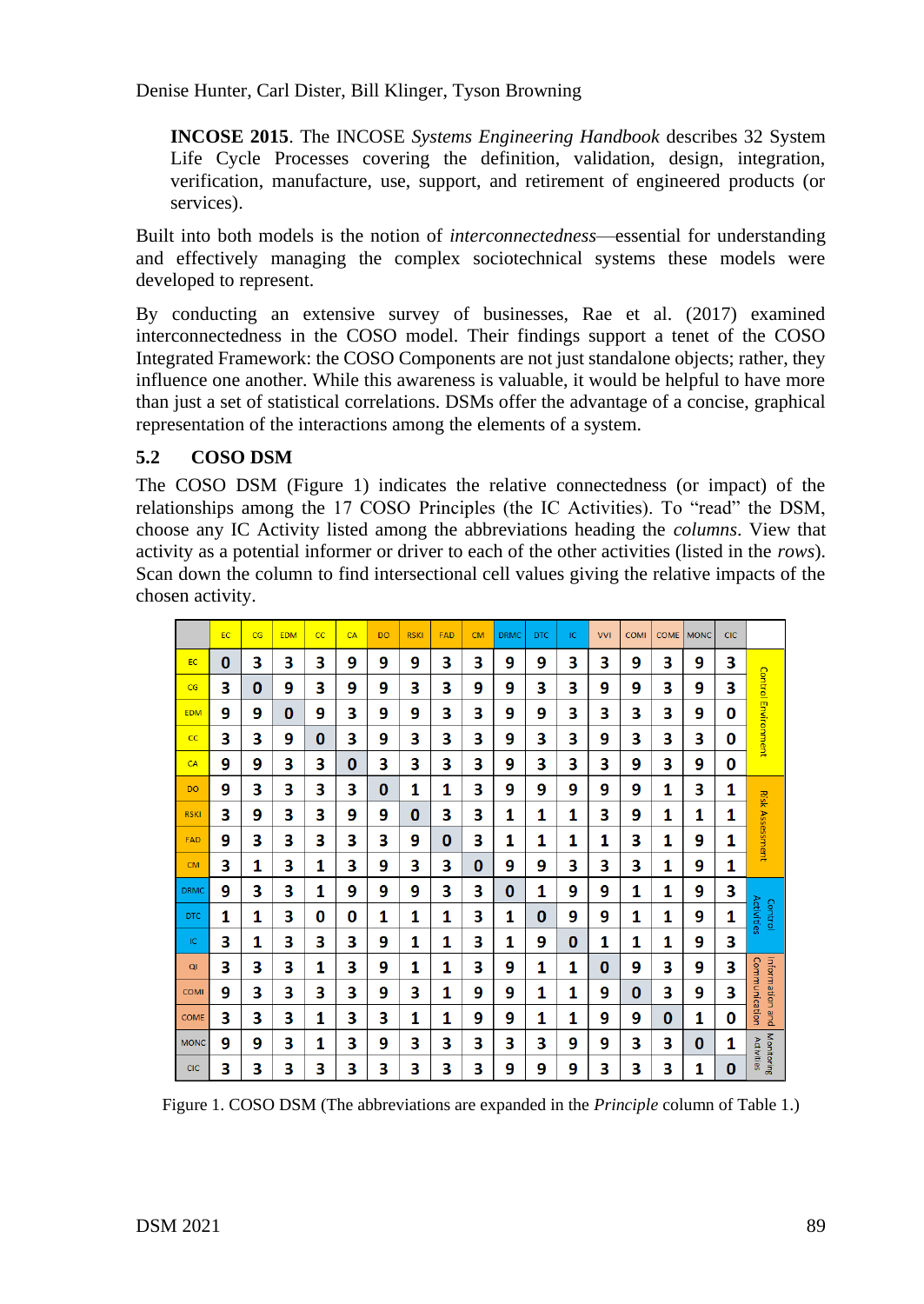#### **5.3 Deriving the Relationships among the IC Activities**

We started by mapping the 17 COSO Principles to the corresponding INCOSE Processes. For each INCOSE Process having a connection to another INCOSE Process, we placed a **1** in the analogous COSO Activity cell of a spreadsheet containing the COSO DSM, as a temporary placeholder. Next, we studied the 31 Input-Process-Output diagrams presented in the INCOSE *Systems Engineering Handbook* (INCOSE 2015) to identify each inputoutput relationship present in a given INCOSE Process. We then accordingly upgraded the analogous COSO Activity cells in the COSO DSM from a **1** to a **9**. This methodology set initial "seed" estimates for the COSO DSM values. Drawing upon her years of experience in the auditing profession, the first author examined the seed values for each COSO Activity interconnection and carefully fine-tuned the cell values to **1, 3,** or **9.** Finally, we checked the COSO Activity values against the COSO Component-level survey results (Rae et al. 2017)—thereby validating the sensibility of the COSO DSM values.

## **6 Build the Validator**

#### **6.1 Validator**

A second spreadsheet provides the platform for building the Validator (Table 1). Among the columns in the table, the Components and Principles are as defined in (COSO 2013b). The next four columns—all process-oriented—conform to the concepts and terminology in (ISO/IEC 33020: 2019), which defines four *Process Attribute Ratings* for the input information: Fully Achieved (**F**), Largely Achieved (**L**), Partially Achieved (**P**), and Not Achieved (**N**). The remaining columns, most notably the *Maximum Process Attribute Capability (PAC) Level,* are the outputs of the Validator.

| Component                                             | <b>Principle</b>                                                            | <b>Process</b><br><b>Attribute</b><br>Capabiliy<br>Level | <b>Process</b><br><b>Attribute</b><br><b>Rating</b> | <b>Maximum</b><br><b>Process</b><br><b>Attribute</b><br><b>Capability</b><br>Level | <b>Maximum</b><br><b>Process</b><br><b>Attribute</b><br><b>Rating</b> | <b>Capability</b><br>Level<br><b>Validation</b><br>Ratio | <b>Capability Level</b><br><b>Assessment</b> |
|-------------------------------------------------------|-----------------------------------------------------------------------------|----------------------------------------------------------|-----------------------------------------------------|------------------------------------------------------------------------------------|-----------------------------------------------------------------------|----------------------------------------------------------|----------------------------------------------|
|                                                       | <b>Ethical Commitment (EC)</b>                                              | 0.95                                                     | F                                                   | 0.49                                                                               | P                                                                     | 2.0                                                      | <b>IMPLAUSIBLE</b>                           |
| Control                                               | Controls Governance (CG)                                                    | 0.30                                                     | P                                                   | 0.45                                                                               | P                                                                     | 0.7                                                      | NON-OPTIMIZED                                |
| Environment                                           | <b>Established Decision Making (EDM)</b>                                    | 0.95                                                     | F                                                   | 0.50                                                                               | P                                                                     | 1.9                                                      | <b>IMPLAUSIBLE</b>                           |
|                                                       | Commitment to Competence (CC)                                               | 0.50                                                     | P                                                   | 0.58                                                                               | p                                                                     | 0.9                                                      | NON-OPTIMIZED                                |
|                                                       | <b>Controls Accountability (CA)</b>                                         | 0.05                                                     | N                                                   | 0.55                                                                               | P                                                                     | 0.1                                                      | NON-OPTIMIZED                                |
|                                                       | <b>Defined Obiectives (DO)</b>                                              | 0.50                                                     | P                                                   | 0.50                                                                               | P                                                                     | 1.0                                                      | GOOD                                         |
| <b>Risk Assessment</b>                                | <b>Risk Identification and Ranking (RSKI)</b>                               | 0.05                                                     | N                                                   | 0.67                                                                               | P                                                                     | 0.1                                                      | NON-OPTIMIZED                                |
|                                                       | Fraud Analysis and Detection (FAD)                                          | 0.50                                                     | P                                                   | 0.53                                                                               | p                                                                     | 0.9                                                      | NON-OPTIMIZED                                |
|                                                       | <b>Change Management (CM)</b>                                               | 0.50                                                     | P                                                   | 0.54                                                                               | P                                                                     | 0.9                                                      | NON-OPTIMIZED                                |
|                                                       | <b>Define Risk Mitigation Controls (DRMC)</b>                               | 0.95                                                     | F                                                   | 0.55                                                                               | P                                                                     | 1.7                                                      | <b>IMPLAUSIBLE</b>                           |
| <b>Control Activities</b>                             | Define Technology Controls (DTC)                                            | 0.95                                                     | F                                                   | 0.62                                                                               | P                                                                     | 1.5                                                      | <b>IMPLAUSIBLE</b>                           |
|                                                       | Implement Controls (IC)                                                     | 0.50                                                     | p                                                   | 0.62                                                                               | p                                                                     | 0.8                                                      | NON-OPTIMIZED                                |
| <b>Information and</b>                                | <b>Quality Information (QI)</b>                                             | 0.30                                                     | p                                                   | 0.56                                                                               | Þ                                                                     | 0.5                                                      | NON-OPTIMIZED                                |
| Communication                                         | Communication - Internal (COMI)                                             | 0.30                                                     | P                                                   | 0.48                                                                               | Þ                                                                     | 0.6                                                      | NON-OPTIMIZED                                |
|                                                       | Communication - External (COME)                                             | 0.95                                                     | F                                                   | 0.50                                                                               | P                                                                     | 1.9                                                      | <b>IMPLAUSIBLE</b>                           |
| <b>Monitoring</b>                                     | <b>Monitor Controls (MONC)</b>                                              | 0.05                                                     | N                                                   | 0.57                                                                               | P                                                                     | 0.1                                                      | NON-OPTIMIZED                                |
| <b>Activities</b>                                     | <b>Continuously Improve Controls (CIC)</b>                                  | 0.95                                                     | F                                                   | 0.52                                                                               | P                                                                     | 1.8                                                      | <b>IMPLAUSIBLE</b>                           |
| <b>Control Effectiveness Missing (External Audit)</b> | Value Assumed by Organization<br>Control Effectiveness Low (External Audit) |                                                          |                                                     |                                                                                    |                                                                       |                                                          |                                              |

Table 1. Validator showing values originally assumed by the corporation.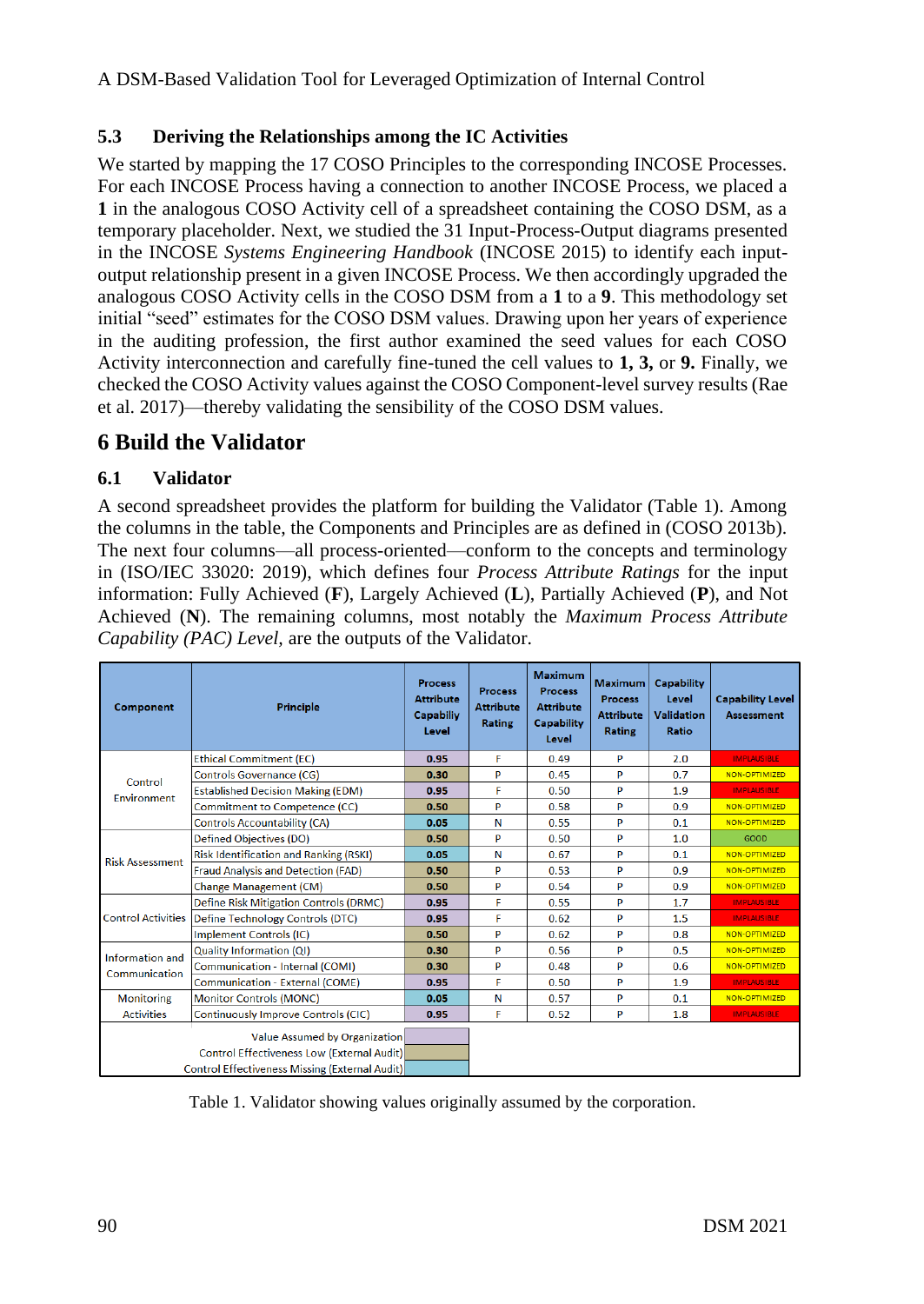The objective of the Validator is to reveal likely limits on the effectiveness of specific processes operating in a system—in this case, a system of IC Activities. We build our method upon the COSO DSM's tracking of dependencies and interactions between any given activity and each of the other activities. Consider that the outputs of some activities serve as inputs to other activities. If the quality (accuracy or validity) of a given output is poor, then the effectiveness of the dependent activity is reduced. In the next section, we determine "By how much?"

#### **6.2 Set Up the Validation Calculator**

To generate a guiding figure-of-merit—namely, the Maximum PAC Level—the Validation Calculator operates on values contained in cells of the COSO DSM, together with values in the COSO Validator. First, the *Excel* SUMPRODUCT function returns the sum of the products of the COSO DSM's cell values (the *weights,* taken column by column) and the COSO Validator's PAC Level column entries. Next, the SUMPRODUCT results are divided by the SUM of the COSO DSM's cell values (taken column by column).

To observe the Validator calculation process for just one of the 17 COSO Principles, look first at the COSO DSM (Figure 1). As an example, let us focus on the *Ethical Commitment* Principle, represented by the **EC** abbreviation in the upper-left corner of the matrix. The first column, headed **EC,** contains the **0-1-3-9** weights that indicate the relative connectedness of **EC** to the other 16 COSO Principles. Each of the 17 EC Weights is a factor (the *multiplier*) in the series of multiplications in Equation 1, below. Now, look at the COSO Validator (Table 1). Each "score" in the PAC Level column is a factor (the *multiplicand*) in the series of multiplications. In Equation 1, the 17 products are summed, then divided by the sum of the 17 EC Weights.

Maximum PAC Level =  $(0)(0.95) + (3)(0.30) + (9)(0.95) + (3)(0.50) + (9)(0.05) +$  $(9)(0.50) + (3)(0.05) + (9)(0.50) + (3)(0.50) + (9)(0.95) + (1)(0.95) + (3)(0.50)$  $+(3)(0.30)+(9)(0.30)+(3)(0.95)+(9)(0.05)+(3)(0.95)/(0.95)$  $9 + 3 + 9 + 3 + 9 + 1 + 3 + 3 + 9 + 3 + 9 + 3$  = 42.8 / 88.0 = 0.49 [rounded to two significant figures] (1)

**Bottom-Line Observation:** The Fortune 100 company executives assumed the *Ethical Commitment* PAC Level score to be 0.95, but the Validator reports a Maximum PAC Level of merely 0.49. Resulting Capability Level Assessment: *Implausible*.

#### **6.3 How the Validation Calculator Works**

Imagine the PAC Levels in the COSO Validator to be physical "masses" and the connection strengths in the COSO DSM to be "distances" along a lever, relative to the fulcrum. The calculation of a Maximum PAC Level, in essence, applies Archimedes' center of gravity equation (Heath 1897) to determine what the maximum value should be to balance the entire system. The center of gravity equation is applied by establishing the fulcrum point to self-adjust to the natural center of the system, "discovering" what the optimum connection strengths in the COSO DSM should be to achieve desired objectives, which are the Maximum PAC Levels. For example, if the PAC values are presumed to be higher than a balanced system would suggest, results should be more closely examined. Recognizing that the connection strengths are all interconnected helps one to appreciate the criticality of placing just the right connection strength at the correct distance, to maintain the natural balance point, thereby increasing the connection strengths closer to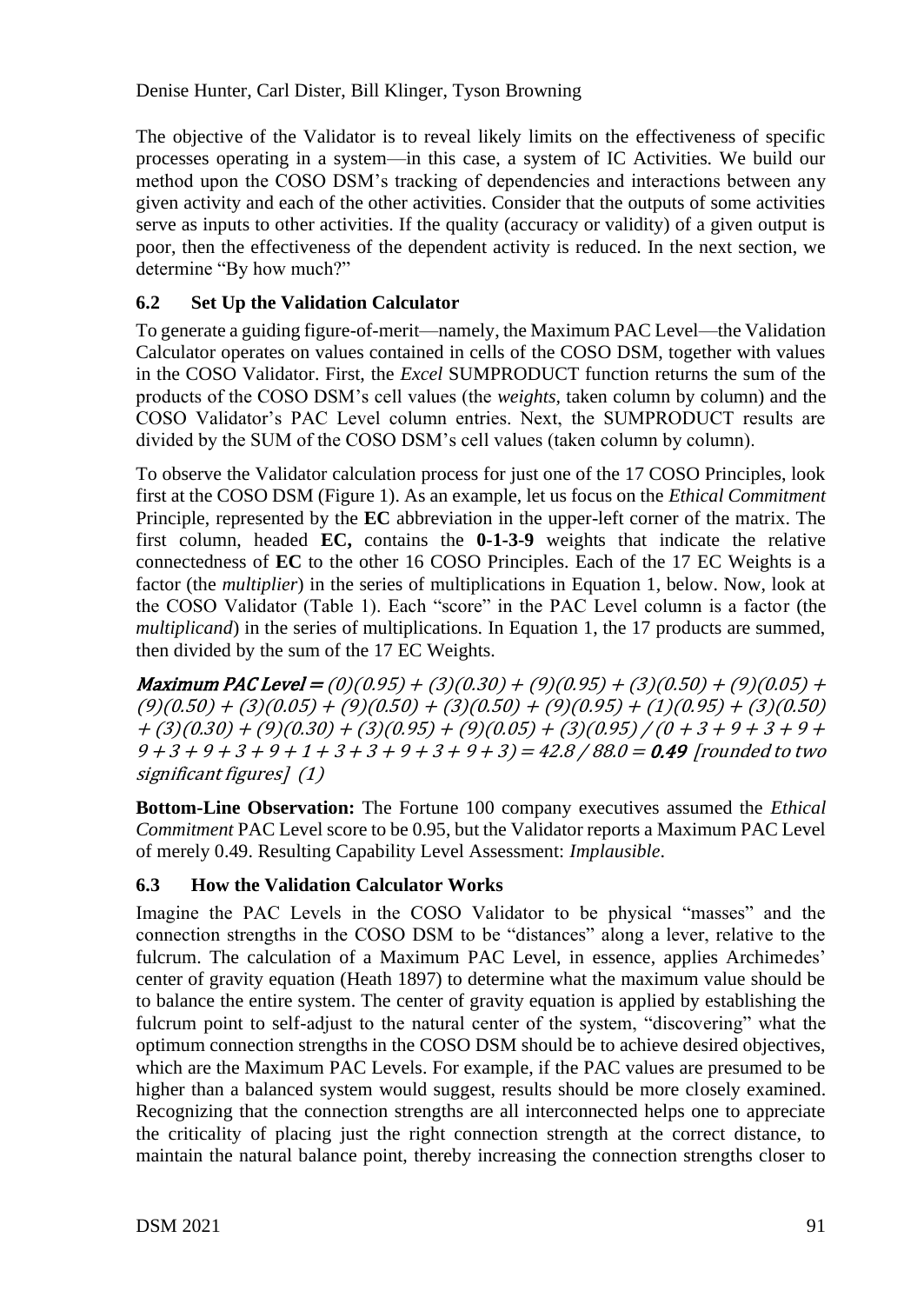the PAC value. Note that the center of gravity calculation (Equation 2) consists of a sum of products divided by a sum, just like the Validation Calculator:

$$
Center\ of\ Gravity = \frac{\sum_{i=1}^{n} Mass_i \times Distance_i}{\sum_{i=1}^{n} Mass_i}
$$
 (2)

We considered alternative approaches (Newman 2018) for the centrality calculation, including PageRank, degree centrality, Katz centrality, and eigenvector centrality (the last option being most similar to the center of gravity calculation). Since the COSO Activities lack any inherent "physical constants" relating them, there is no need for artificial weights. Therefore, eigenvector centrality (which uses no weights) was our favored choice. However, we settled on the center of gravity because it seems to be an easier concept for most people to grasp.

#### **6.4 Sensitivity Analysis**

We performed a sensitivity analysis of the Validator, examining "the extent to which each individual source of uncertainty contributes to the output variance" (ISO/IEC 33003, Section 4.7.2). In our what-if analysis, we randomly varied the value of each PAC Level by ±5%. We ranked the resulting Maximum PAC Levels from 1 to 17, covering the 17 IC Activities. We ran the what-if analysis in *Excel* for 1,000 trials. The outcome confirmed the relatively stable behavior of the Validator: the Maximum PAC Levels shifted up or down by just 1 to 3 positions (out of 17) over the  $\pm$ 5% PAC Level range.

Over the past five years, the authors have used the Validator to check the coherence of expert-opinion scoring of ICs. In cases with multiple implausible Capability Level Assessment scores (more than 20% of all scores), the Internal Controls Evaluation Teams request additional evidence and perform further interviews, to improve the scores. Those teams report that the Validator reveals areas they may have rushed through or failed to evaluate carefully. Our real-world applications have tested and proven the tool's effectiveness—albeit in a rather limited set of experiments to date.

### **7 Use the Validator**

#### **7.1 Good Practices from Systems Thinking**

The utility of the Validator rests on three informed practices:

**Build on Known Scenarios.** Instead of reinventing the wheel for each new set of ICs, tailor a familiar set of comparable interconnections to represent the new case—thereby speeding the process.

**Learn from the Interconnectedness.** Analyze the inherent interconnections, dependencies, and impacts in the IC system, to build a foundation for evidence-based decision making.

**Appreciate the Dynamic Environment.** The IC activities tracked by the Validator are not fixed, static processes; they naturally shift and evolve. Perceiving the interconnections as *vectors*—pointing somewhere at the moment, yet continuously on the move—respects the complex dynamics that ripple through all organizations and their endeavors.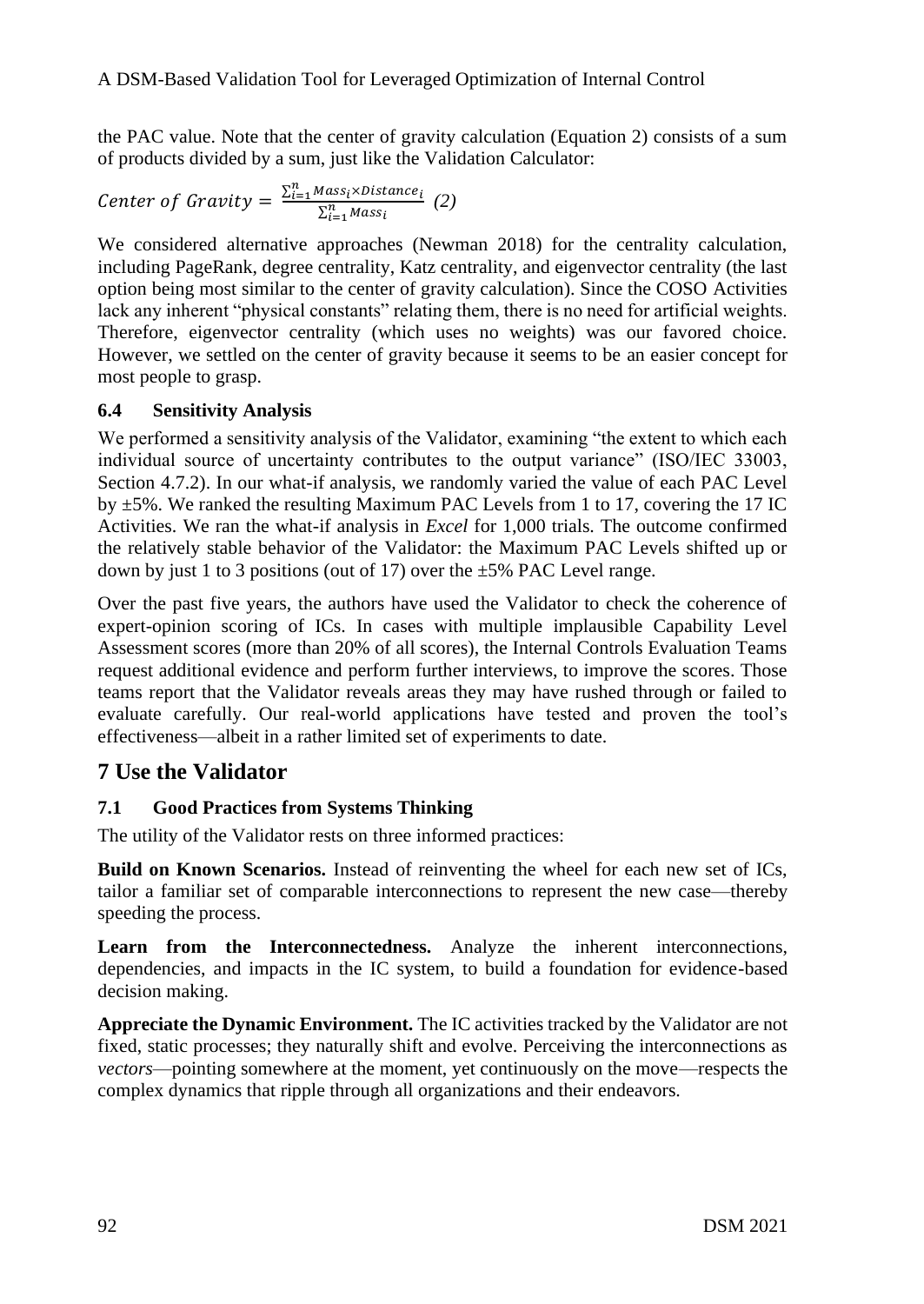#### **7.2 An Auditor's Procedure for Using the Validator**

To assess a given IC system, an auditor first enters PAC Level values into the COSO Validator, according to the numerical ranges defined in (ISO/IEC 33020, Section 5.3). Based on the interconnectedness of the underlying COSO DSM, the COSO Validator calculates Maximum PAC Levels. When the inputs to an assessed Principle exhibit a centered fit within the coherent whole, the Capability Level Assessment reports *Good*. A *Non-Optimized* assessment suggests an opportunity for process improvement. An assessment of *Implausible* is a red-flag warning of deficient ICs (or poor assessment by the auditor). These indicators supply systemic insights that prompt the auditor to target action for a better risk-opportunity balance.

#### **7.3 Applying the Validator to the Real-World Case**

In the first author's story, corporate executives remained oblivious to deceptive activities until the expert audit team began to probe. The company had long assumed a *Fully Achieved* (**F**) Process Attribute Rating for COSO's *Ethical Commitment* Principle. Unfortunately, management's "cosmetic" controls were, in fact, much less achieved than presumed. The weak controls proved inadequate to prevent fraud, when confronted by multiple instances of human failure to comply.

The shortcomings of the cosmetic controls can be discerned in multiple rows of the "original" COSO Validator (Table 1). For instance, the executives believed the *Ethical Commitment* PAC Level to be 0.95. Had the Validator been available to the company, the tool would have provided **the smoking gun:** A Capability Level Assessment of *Implausible* for the *Ethical Commitment* Principle, based on a Maximum PAC Level of 0.49.

After discovering the employee misconduct, the firm invested some \$325,000 to improve Controls Accountability and Internal Communication. Assume that those two targeted interventions increased the related PAC Level scores to 0.90, as shown in Table 2. The Validator indicates that those interventions alone would not bring Ethical Commitment to the originally assumed 0.95 score, but *could* raise it to 0.63—a 29% improvement on the original 0.49 limit. We see management's intervention effort as a pragmatic balancing of opportunity and risk. Management could have used the Validator to further optimize Ethical Commitment by adjusting combinations of other principles to yield a value greater than  $0.63$ 

## **8 Conclusions**

In our real-world case, internal control deficiencies allowed deceptive, unethical behavior to go undetected for years. A conscientious application of the Validator could have timely alerted the Fortune 100 company to the need to adjust their application of resources, optimizing the effectiveness of the corporate internal control system. More broadly, the Validator can aid auditors in assuring that the cost of controls does not exceed the benefits.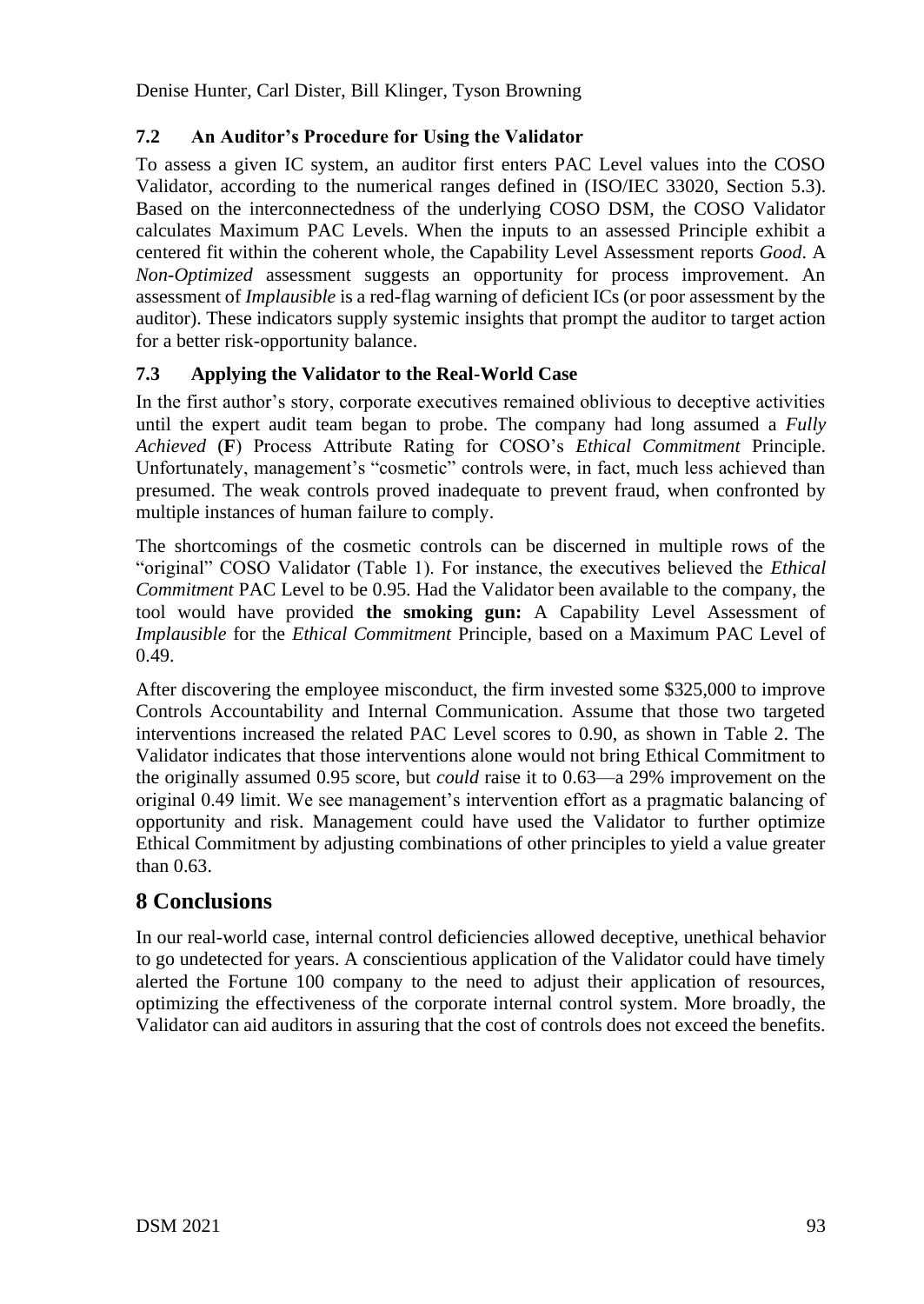#### A DSM-Based Validation Tool for Leveraged Optimization of Internal Control

| Component                 | Principle                                     |      | <b>Process</b><br><b>Attribute</b><br>Rating | <b>Maximum</b><br><b>Process</b><br><b>Attribute</b><br>Capability<br>Level | <b>Maximum</b><br><b>Process</b><br><b>Attribute</b><br>Rating | Capability<br>Level<br>Validation<br>Ratio | <b>Capability Level</b><br><b>Assessment</b> |  |  |
|---------------------------|-----------------------------------------------|------|----------------------------------------------|-----------------------------------------------------------------------------|----------------------------------------------------------------|--------------------------------------------|----------------------------------------------|--|--|
|                           | <b>Ethical Commitment (EC)</b>                | 0.95 | F                                            | 0.63                                                                        | P                                                              | 1.5                                        | <b>IMPLAUSIBLE</b>                           |  |  |
| Control                   | <b>Controls Governance (CG)</b>               | 0.30 | P                                            | 0.59                                                                        | p                                                              | 0.5                                        | NON-OPTIMIZED                                |  |  |
| Environment               | <b>Established Decision Making (EDM)</b>      | 0.95 | Е                                            | 0.57                                                                        | p                                                              | 1.7                                        | <b>IMPLAUSIBLE</b>                           |  |  |
|                           | Commitment to Competence (CC)                 | 0.50 | P                                            | 0.68                                                                        | P                                                              | 0.7                                        | NON-OPTIMIZED                                |  |  |
|                           | <b>Controls Accountability (CA)</b>           | 0.90 | F                                            | 0.58                                                                        | p                                                              | 1.6                                        | <b>IMPLAUSIBLE</b>                           |  |  |
|                           | Defined Objectives (DO)                       | 0.50 | P                                            | 0.58                                                                        | P                                                              | 0.9                                        | NON-OPTIMIZED                                |  |  |
| <b>Risk Assessment</b>    | <b>Risk Identification and Ranking (RSKI)</b> | 0.05 | N                                            | 0.74                                                                        |                                                                | 0.1                                        | NON-OPTIMIZED                                |  |  |
|                           | Fraud Analysis and Detection (FAD)            | 0.50 | P                                            | 0.62                                                                        | p                                                              | 0.8                                        | NON-OPTIMIZED                                |  |  |
|                           | <b>Change Management (CM)</b>                 | 0.50 | P                                            | 0.66                                                                        | Þ                                                              | 0.8                                        | NON-OPTIMIZED                                |  |  |
|                           | <b>Define Risk Mitigation Controls (DRMC)</b> | 0.95 | F                                            | 0.67                                                                        | p                                                              | 1.4                                        | <b>IMPLAUSIBLE</b>                           |  |  |
| <b>Control Activities</b> | Define Technology Controls (DTC)              | 0.95 | F                                            | 0.67                                                                        | P                                                              | 1.4                                        | <b>IMPLAUSIBLE</b>                           |  |  |
|                           | Implement Controls (IC)                       | 0.50 | p                                            | 0.67                                                                        | p                                                              | 0.7                                        | NON-OPTIMIZED                                |  |  |
| Information and           | <b>Quality Information (QI)</b>               | 0.30 | P                                            | 0.65                                                                        | p                                                              | 0.5                                        | NON-OPTIMIZED                                |  |  |
| Communication             | Communication - Internal (COMI)               | 0.90 | F                                            | 0.58                                                                        | P                                                              | 1.6                                        | <b>IMPLAUSIBLE</b>                           |  |  |
|                           | Communication - External (COME)               | 0.95 | F                                            | 0.63                                                                        | p                                                              | 1.5                                        | <b>IMPLAUSIBLE</b>                           |  |  |
| <b>Monitoring</b>         | <b>Monitor Controls (MONC)</b>                | 0.05 | N                                            | 0.69                                                                        | P                                                              | 0.1                                        | NON-OPTIMIZED                                |  |  |
| <b>Activities</b>         | Continuously Improve Controls (CIC)           | 0.95 | F                                            | 0.59                                                                        | p                                                              | 1.6                                        | <b>IMPLAUSIBLE</b>                           |  |  |
| Intervention              |                                               |      |                                              |                                                                             |                                                                |                                            |                                              |  |  |

Table 2. COSO Validator showing the effects of two interventions.

We reference the COSO and INCOSE frameworks as examples of two expertlyestablished, systemic life-cycle controls. Fortunately, the fundamental control concepts are broadly portable to any organization or endeavor seeking a holistic assessment of operations.

We encourage readers to build a DSM representing any suitable, coherent set of processes for the mission of interest, then apply the Validator to gain insight toward improvement. View your DSM and the Validator as living documents. Environmental and organizational dynamics call for periodic refreshes of the Capability Levels. Be alert for changing conditions that might upset the system's balance.

The interpretation of human-behavior phenomena, such as ICs, is typically subjective—far afield from a physics-based set of equations. So far, our method does not accommodate negative weights nor alternative centrality measures. However, the simplicity of the center of gravity approach and our implementation via a basic spreadsheet has provided a tool of considerable utility to audit teams—one that may be extended with further research and development.

### **References**

- Aston, Ben. 2021. "The 10 Best GRC Tools (Government, Risk, Compliance) in 2021." (webpage published January 27, 2021) The Digital Project Manager (dpm) (website) <https://thedigitalprojectmanager.com/grc-tools/#reviews>
- Committee of Sponsoring Organizations of the Treadway Commission (COSO). 2013a. *Internal Control — Integrated Framework*. Durham, NC: American Institute of Certified Public Accountants (AICPA).
- Committee of Sponsoring Organizations of the Treadway Commission (COSO). 2013b. *Internal Control — Integrated Framework — Executive Summary*. Durham, NC: American Institute of Certified Public Accountants (AICPA).